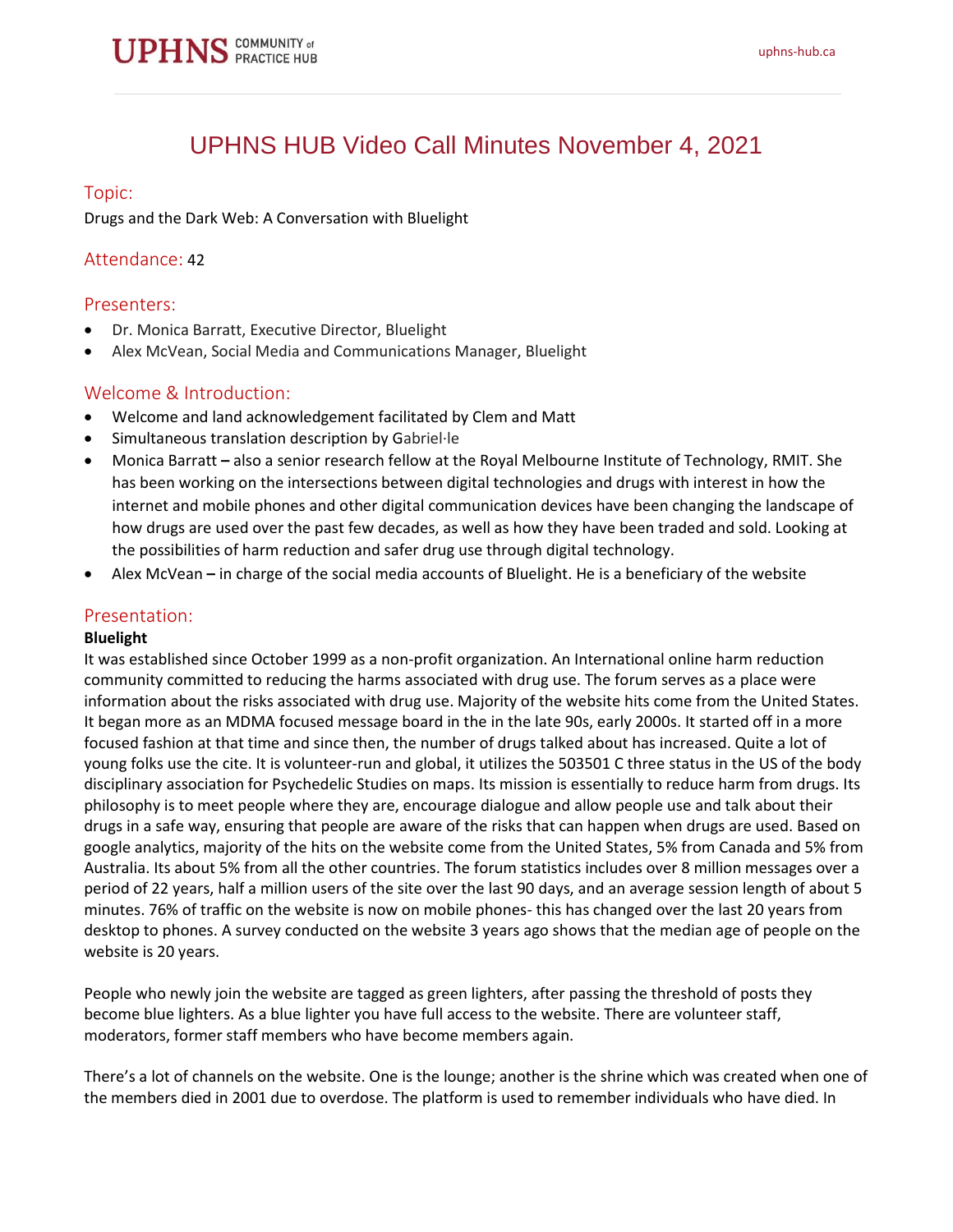

drugs use there is the dark side where people talk about all sorts of stuff- including being suicidal. Alex says the platform has really changed his life and made him come of age.

#### **Research at Bluelight**

Bluelight collaborates with academic researchers whose project aligns with their mission. Bluelight intends to amplify the voices of consumers, people who use drugs community, who might be affected by the research of the policies in place by providing the drug studies forum on blue light as a place where there could be dialogue between researchers, many of whom may not be really talking with community as they should. There s a research portal on the website, for those looking to collaborate on a project. Bluelight has social media presence on Instagram, Facebook, and Twitter.

#### **Research Component: Digitally facilitated drug distribution**

- In the 60's, 70's it was mainly street dealing to access drugs.
- Crypto markets- dark net markets examples of crypto market is Supro which has been in existence for over 10 years
- There is street level selling and then there is darknet selling where technology has sort of changed the way people trade in drugs. People now use tor or bitcoins to facilitate trade. In the past people used eBay and you could view ratings online.
- There are 3 types of drug markets Open (street market), closed (friends/ private dealers) and crypto market.
- With crypto market size, you need a bit of technical expertise to do that. Unlike a street market where you could literally just turn up and the location of the money drive exchange. You need a delivery address for it to go.
- This is tricky because that that takes time and can take days maybe weeks if you're in Australia.
- Many sites have been seized by the government and so many sites have opened.
- Some sites like White House closed when it reached its goal.
- The pandemic may have affected the use of dark webs, especially because of deliveries.
- Some vendors use escrow listings or FE (Finalize early) listings.
- In Australia, drugs on the darknet have quite ridiculous price variations. This could be because drugs are generally expensive.
- Most sites have rules for buyers and for sellers
- Encrypted chats via social media like Instagram and snapchat, telegram was used as market during the pandemic.
- Televend describes itself as a direct deal platform combines features from the darknet market and then buy using telegram. Its quite similar to White House market.
- People less often buy Cannabis from the dark market, its often opioid, benzos, cocaine, MDMA, etc.
- Trends show that the younger group uses the social media apps to get their drugs.
- Last month there was news that Televend was compromised.

## Question & Answer:

- How does moderation work in terms of posting about different drug experiences regarding interactions?
	- $\circ$  There is a user agreement, so editors can take away/ edit comments that are not appropriate like racial stuff or misinformation. It is a work in progress. There are different levels of discussion on the website and moderation across the site is not the same.
- Do you have to sign up on the site?
	- $\circ$  There is no requirement to sign up. Some people just come on it without necessarily signing up. So that we don't place barriers to access.